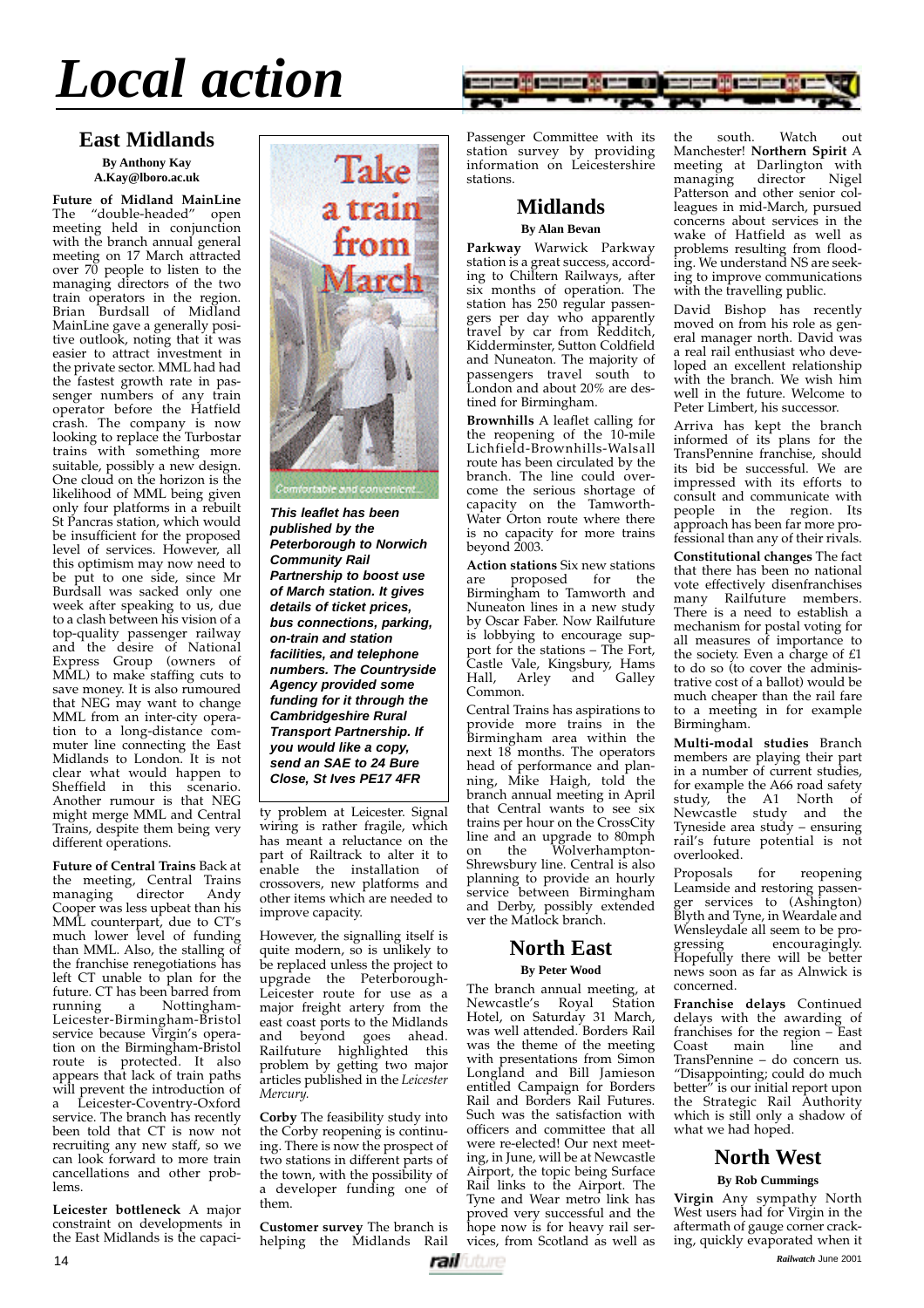

announced yet another huge fare increase. Yes, Virgin has undoubtedly suffered post-Hatfield but coming hard on the heels of regular, above-inflation increases, this just seems like a convenient excuse! So much for grassing over the M6! Virgin also came in for some heavy criticism from the Railfutureaffiliated Mid Cheshire Rail Users Association when it removed stops at Hartford station without informing the regular users at that station. Imagine the surprised regulars waiting on the platform as their usual services cruised through the station without stopping. While you can perhaps understand the reasoning – inconveniencing the few to benefit the many – perhaps Virgin's customers at Hartford would appreciate the courtesy of prior consultation. Likewise, the Lakes Line Action Group was similarly angered when an emergency timetable was introduced which saw expresses departing Oxenholme minutes before the arrival of the branch service from Windermere. The industry may be fragmented but it is still supposed to be a network and given that the emergency timetables have proved, largely, to be a work of fiction, proper cognisance to feeder services such as that from Windermere, should have been given.

**Good news** from Virgin is that their Pendolino trains are running behind schedule and will not be introduced on time! Good news? First impressions of the new stock suggest that people of above average stature will find them somewhat claustrophobic.

# **South Wales De Cymru**

**By Julian Langston and Peter Clark**

**The Transport Framework for Wales** This is the title of the National Assembly's latest consultation document. We have submitted our response, crossreferenced to our Development Plan *On Track for the 21st Century*. The document seeks views on priorities and contains several maps linking transport with factors such as topography, environmental and heritage conservation, population, rail and bus routes and traffic flows. Some of the data presented show how far there is to go in Wales before rail can be said to be realising its full potential; usage of rail in Wales is less than in the UK overall. Car ownership is also lower, but usage is higher. This is attributed – perhaps not altogether correctly –

to the smallness of the rail network in Wales. But, as the maps show, rail does serve the most densely populated parts where transport demand is greatest, so rail's low market share suggests that perceived quality deficiencies in service provision are influencing choice of travel mode.

Another statistic, perhaps connected with excessive car usage, is that the child pedestrian fatality rate in Wales is the worst bar one (Ireland) in the whole of Europe – a shameful state of affairs which in itself should motivate major changes in transport arrangements. Guided bus is mentioned as an example of "innovative solutions" but light rail is not, despite the latter's superior record in effecting modal shift. Freight-only railway lines are shown on the rail network map but the possibilities of using them to extend the passenger network are not explored. The framework document overall is a potentially useful exercise provided it leads to firm plans and implementation.

**Valley Lines investment** Cardiff Railway Company took some exception to the comments made in *Railwatch 87* that it was not exploiting the opportunities presented by publicly funded infrastructure improvements. Its managing director pointed out that the number of trains serving Taffs Well has increased significantly. This is so, but many of these are northward extensions of City line trains which previously turned round at Radyr. Using the higher line speeds and reduced headways made possible by the signalling upgrade to run some fast services with reduced journey times has not happened yet, nor has there been any significant improvement in the very poor Sunday service provision, though this ought to have been possible with the reduced operational costs arising from not having to staff several signal boxes. We remain of the view that ensuring that public investment in rail infrastructure realises its full potential is a live issue, and one which we hope will be addressed adequately in the new franchise terms. Meanwhile, news that Cardiff Railway is seeking Rail Passenger Partnership funding to improve winter Sunday services is very welcome and we hope the bid succeeds.

**Vale of Glamorgan** In view of problems which have arisen through only two-car platforms being provided on the Maesteg line when reopened, we have sought and obtained an assurance from the National

Assembly that the two new stations on the Vale of Glamorgan line will accommodate four-car trains, and that body also advised us that at least two of the four shortlisted bidders for the Wales & Borders franchise have indicated a desire to extend the service beyond Bridgend – another feature which we feel is highly desirable. The SRA has stated that the 90-day bidding process for that franchise is expected to be commenced "soon after Easter", so should be in progress by the time this appears in print.

**Franchise extension sought** First Great Western is seeking to extend its current franchise by two years, from 2006 to 2008, and held a series of meetings around its territory to present its proposals and seek feedback. A start would be made on high speed train replacement by introducing a small fleet of gas turbine high-speed trains, and there would be "more trains" to Carmarthen (probably two each way instead of one). Otherwise the innovations proposed affect areas outside Wales. The imminent doubling of off-peak Cardiff-London service frequency is an existing franchise commitment. The Cardiff meeting gave a very strong message to FGW on the need for a more robust system of connecting services and we hope it will listen to this and act on it. Although the brochure and presentation made no mention of Fishguard Harbour, it was confirmed in informal conversation that FGW will continue to run there, and will also continue the summer Saturdays Pembroke Dock line service. Our response to FGW included these matters plus a plea for Tenby to get the same improvements as Newquay (the two resorts having much in common), a daily through London service in summer. We also raised the question of fares, pressing for higher APEX quotas now the number of trains between south Wales and London is being increased, and easing of saver/supersaver restrictions, for example to allow earlier arrivals in London. **West Wales connections**

Meanwhile, the Wales Rail<br>Passengers' Committee has Committee has been trying to secure a connection to Pembrokeshire from the<br>main down "business" train main down "business"<br>from London, the London, the 17.30 Paddington-Carmarthen. Its analysis shows starkly how badly Pembrokeshire has fared

AA, RAC or  $\mathbb{G}$ 

**50% OFF ETA MEMBERSHIP** 

The environmental choice.

# Call 0800 212 810 Today

Quoting reference number 12701003

Established ten years ago as an ethical alternative to the AA and RAC, the FTA offers a wide range of insurance services to its members at extremely competitive prices. The ETA actively campaigns for a sustainable transport system for Britain and also coordinates ETA Green Transport Week and National Car Free Day.

### www.eta.co.uk

The motoring organisation that won't cost the Earth

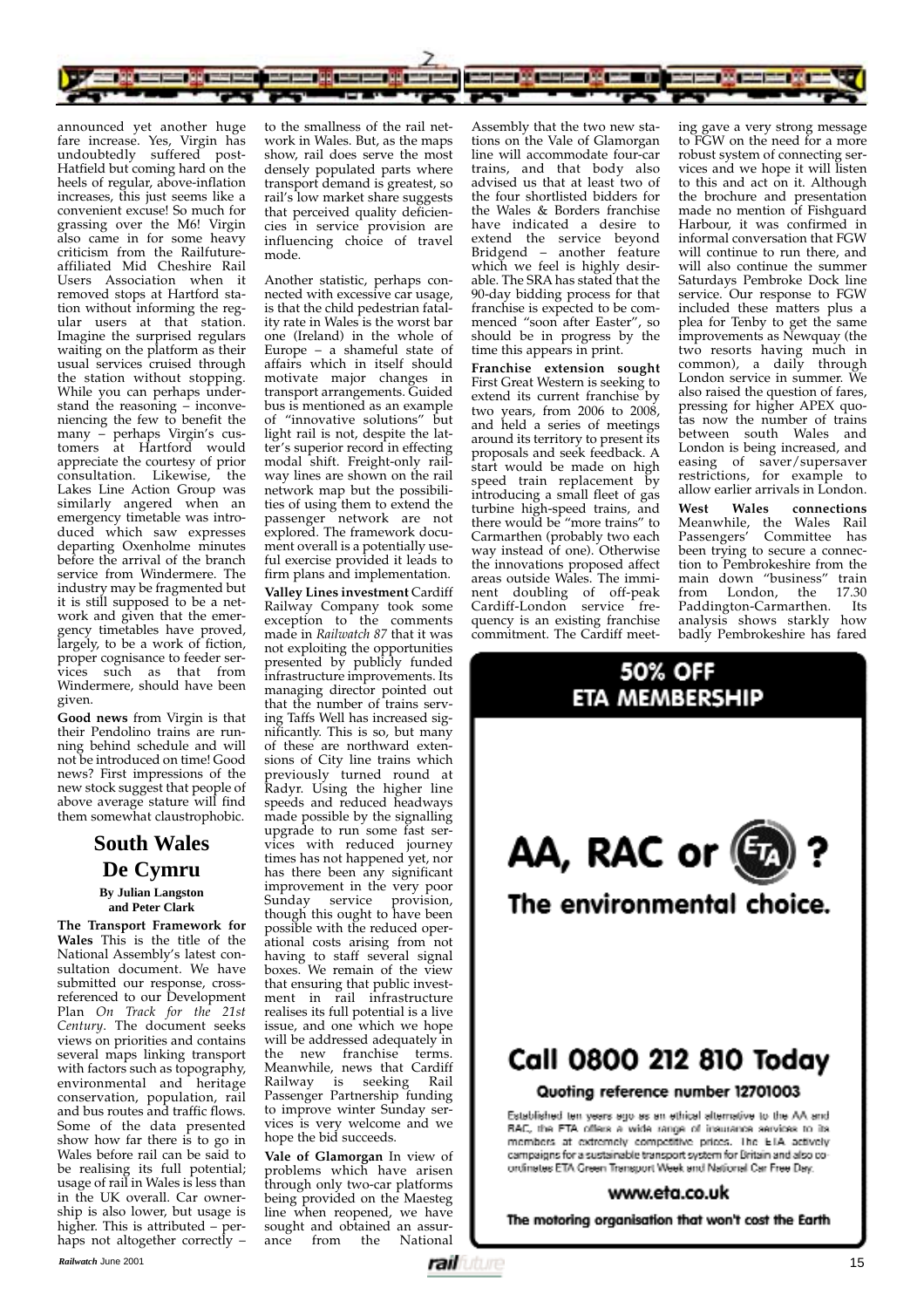# *Local action*



since privatisation. It now takes nearly two hours longer to reach Milford Haven by this service than it did in 1993 (when the Paddington train ran through). The situation is made more exasperating by the existence of a very good London-bound morning service with proper connection from the west. It's not difficult to predict that lack of a corresponding return service is likely to suppress usage of the good outward one. This seems to be another service deficiency which we will be looking to the new franchise agreement to rectify, but the RPC, very commendably, feels a solution cannot wait until then and is brokering an application for RPP funding for an additional<br>Carmarthen-Milford Haven Carmarthen-Milford train to connect out of the 17.30 ex Paddington.

**Ebbw Vale** Our assertion that the likely closure of the Corus steelworks makes the rail reopening even more desirable has been echoed by many people and the proposals have gained a higher profile recently. Many people in high places are saying all the right things  $-$  yet still falling short of a commitment to proceed in a timely manner. The Assembly's First Minister was quoted as being in favour, but that in view of the high cost, ut could take six or seven years to bring about. What is it being compared with? Perhaps the wider costs of not reopening the line should also be considered. Unfortunately the effect of any steelworks closure will be felt long before that. But consultants Steer Davies Gleave who are working on a business plan for the scheme said such a timing is unduly



**These video screens – at Liverpool Street – are just one of the many ways rail passengers can find the information they need to board their trains.**

**At Liverpool Street, these screens are backed up by large, traditional, easy-to-read departure boards.**

**At Waterloo, the traditional boards have has now been taken out of use to make way for a vastly inferior system of smaller screens which are much more difficult to read. Mainline stations can be confusing places even for experienced travellers and rail managers should bear in mind their responsibility to provide good information systems for those most in need of it.**

**The biggest complaint from passengers who attended Connex "Your Comments Count" forums was lack of information – 51% – while 35% complained of delays and cancellations and 40% about the station environment. The details of this passenger survey were pasted up at Clapham Junction where the information systems are glaringly inadequate.**

pessimistic, that four or five years was a reasonable guess, but this timetable could be shortened if the steelworks does close because of not having to cater for the steel freight trains.

### **South West**

#### **By Gerard Duddridge G.A.Duddridge@exeter.ac.uk**

**Ivybridge gain** The summer timetable change saw South West Trains extend some of its

# **For sale**

Railfuture envelope re-use labels. Pad of 100  $£2.95$ 

**On Track for the 21st Century. A development plan for the railways of South Wales. Limited print. With A3 fold-out map. Bi-lingual. £3.50** 

Station Improvement Project report. By Railfuture North East. Shows how a little co-operation and communication can improve everything about travelling by train. Limited print.  $£3$ 

**T-shirts promoting East London Line with motif UP AND RUN-NING with a map of line on the back. Available in large or extra large only. Grey with orange and blue lettering. £4.50 each including a free souvenir introduction leaflet** 

All prices include postage. If using a credit card, please send your card number, expiry date and name as it appears on your card

**Orders and enquiries to Phil Morris (Railfuture Sales), 113b Pembroke Road, Clifton, Bristol BS8 3EU. Fax 0117 973 4274** Email queries: rdsbooksales@lineone.net

■ **Railfuture Sales can supply any Ian Allan or Midland Publishing title, delivered to your door post free. Buy from Railfuture and help Railfuture funds.**

Waterloo-Exeter services to Plymouth, calling at Ivybridge on the way, giving the town a through London service. Since Ivybridge station was opened it has suffered from an infrequent train service which has never delivered the hoped-for park and ride scheme for Plymouth commuters, but has benefited from some long-distance use. South West Trains' innovation will hopefully encourage more traditional rail use, particularly as it will provide connections with Eurostar at Waterloo and many connections to the South East and South Coast at Clapham Junction.

**First Great Western** In addition to replacing some high-speed trains with older locomotivehauled stock as a stop-gap measure until its Adelante units are delivered, First Great Western has cut some services from May 21. Most of the services affected are Plymouth-Paddington trains via Bristol rather than the faster Berks and Hants route trains. However, the summer-only<br>additional Paddington-Paddington-Penzance daytime service which ran Mondays to Fridays has also been withdrawn together with the Camborne and St Erth stops from its 13.33 Paddington-Penzance service. Passengers for these stations will have to change at Redruth on to the fol-<br>lowing Virgin Dundee-Dundee-

Penzance train. St Ives passengers will have to change twice with a two-minute connection at St Erth which Wales & West admits is very tight. It is difficult to understand why Great Western has done this, especially as the train formed the first evening peak service after 17.00 in West Cornwall and is presently very heavily used by commuters.

There has been much negative publicity about the short term use of some loco-hauled sets of Mk2 stock. However, First Great Western has carried out a full interior refurbishment with new seats, tables, vestibule doors, and wheelchair access. Once the Adelante units are running from Paddington to South Wales, the InterCity 125s will be returned to the South West, with the locohauled sets retained to provide cover and perhaps even offer additional services. Longer term, FGW's Gerald Taylor told the South West branch annual general meeting that a trial is likely to take place with gas turbine units with a view to replacing the InterCity 125s.

**Freight depot** Newton Abbot Railfreight Limited intends setting up a depot at Hackney Yard, leasing the site from Railtrack. The depot would have good local road access on to the A380 which links South Devon and Torbay. Local press reports say the company is talking to several other companies about moving traffic via the depot and that up to 100 jobs could be created by the scheme.

**Bus links** Truronian has introduced a connecting bus service from St Austell station to the recently opened Eden Project, but unfortunately it has not prevented some very lengthy queues of cars trying to get into the attraction. The service follows the same formula as the "Helston Branch Line" bus with low-floor easy-access vehicles timed to connect with most trains at St Austell. Details from Truronian on 01872 273453. The county council also plans extending the "branch line" scheme to First Western National's Bodmin Parkway-Padstow service. Unfortunately, Devon County Council is planning to withdraw some of its less well used local bus services. One will be the Weymouth-Exeter service which will no longer serve St Davids station but terminate at the bus station instead. Users wishing to connect with the train will have to walk into the High Street and catch the local minibus to the station instead, or face a longer walk to Central station for a Wales & West train. The reason